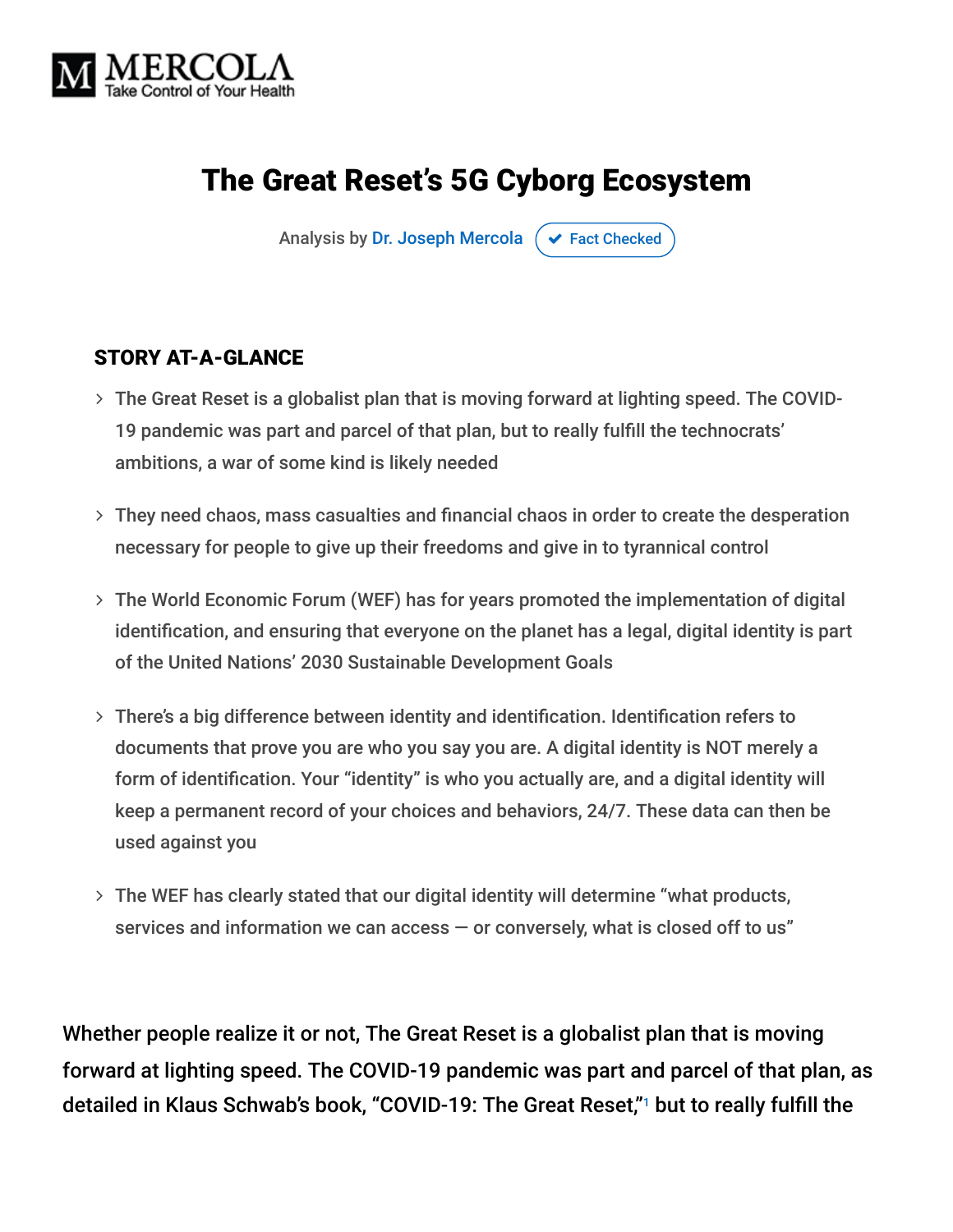technocrats' ambitions, a war of some kind is likely needed. As reported by Dr. Vernon Coleman with The Exposé: 2

*"Now that they've got most people cowering behind the sofa or under the bed because of the fake COVID threat, they have introduced two new threats to the menu: war and storms ... they were always going to do this ... To keep us on our toes some of the storms will be ferocious. Those will probably be the manufactured ones.*

*And there will be heat waves, heavy snow falls and probably a tsunami or two (easily created, as I previously explained, with an underwater explosion). You can't kill billions with bad weather of course but you can push up the prices of food and energy and kill millions through wrecked economies, poverty and starvation.*

*The recent storms in the UK led to immediate closures of schools and railways ('just in case a tree fell down and hurt someone') and the halting of supermarket deliveries. All this was patently overkill to do more damage to society and the economy. We have to remember that population control is one of the purposes of everything that is happening.*

*Wars are coming too — as they threatened some time ago. We're clearly heading for another long Cold War with Russia and China on one side and America and Europe on the other.*

*It is difficult to avoid the feeling that Schwab is behind the scenes pulling strings and if, following Russia's invasion of Ukraine, the West does decide to intervene militarily, it will be because the conspirators want it to happen and see it as a way to further damage the global economy and cause a few million deaths.*

*Remember that ruining the global economy is an essential step on the route to the Great Reset. The rhetoric coming from Washington and London certainly*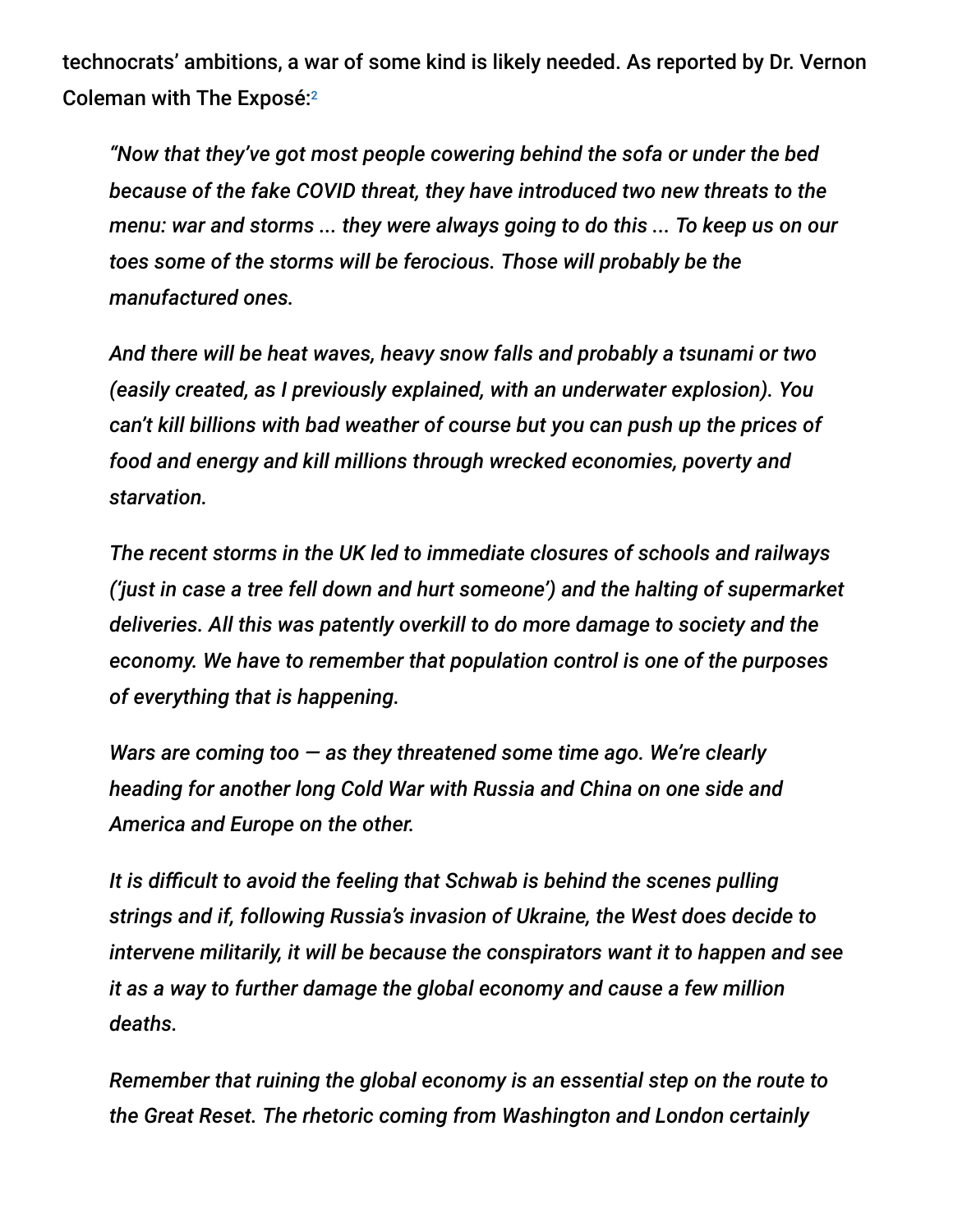*suggest that both Biden and Johnson are desperate to exacerbate the situation, cause more terror, push up energy prices and terrify everyone.*

*Once you realize what their plan is it is easy to see what is going to happen next ... Remember: the COVID fraud was just the beginning. The conspirators have only just started their campaign to take total control."*

### Total Control Through Digital IDs

Sadly, he's correct. There's no doubt calamitous weather events and world war have been part of the plan from the start. They need chaos, mass casualties and financial chaos in order to create the desperation necessary for people to give up their freedoms and give in to tyrannical control.

But the stick is not the only tool in the technocrats' toolbox. They also use carrots, and perceived convenience is an oft-used one. Case in point: digital IDs. The World Economic Forum (WEF), founded by Schwab, has for years promoted the implementation of digital IDs, and ensuring that everyone on the planet has a legal, digital identity is part of the United Nations' 2030 Sustainable Development Goals. 3

"Convenience" is a key incentive for digital IDs. With a central digital ID on your phone (and eventually an implanted chip), you'd be able to do everything from checking into a doctor's office to securing a mortgage.

In an article<sup>4</sup> arguing for digital IDs, the WEF also stresses that millions of people who flee their homelands due to war or persecution cannot secure refugee status due to the fact that they lost their identity documents in the confusion. Apparently, they want us to believe that no one would ever flee a situation without the cell phone holding their digital identity. Or perhaps they're jumping straight to implants?

They also claim nearly a billion people have no legal identity and therefore cannot open a bank account, get a loan or vote. But is that really justification enough to foist digital IDs on everyone, whether you have a real need for it or not? No, it's not about need. It's not about convenience. It's about them getting control over us.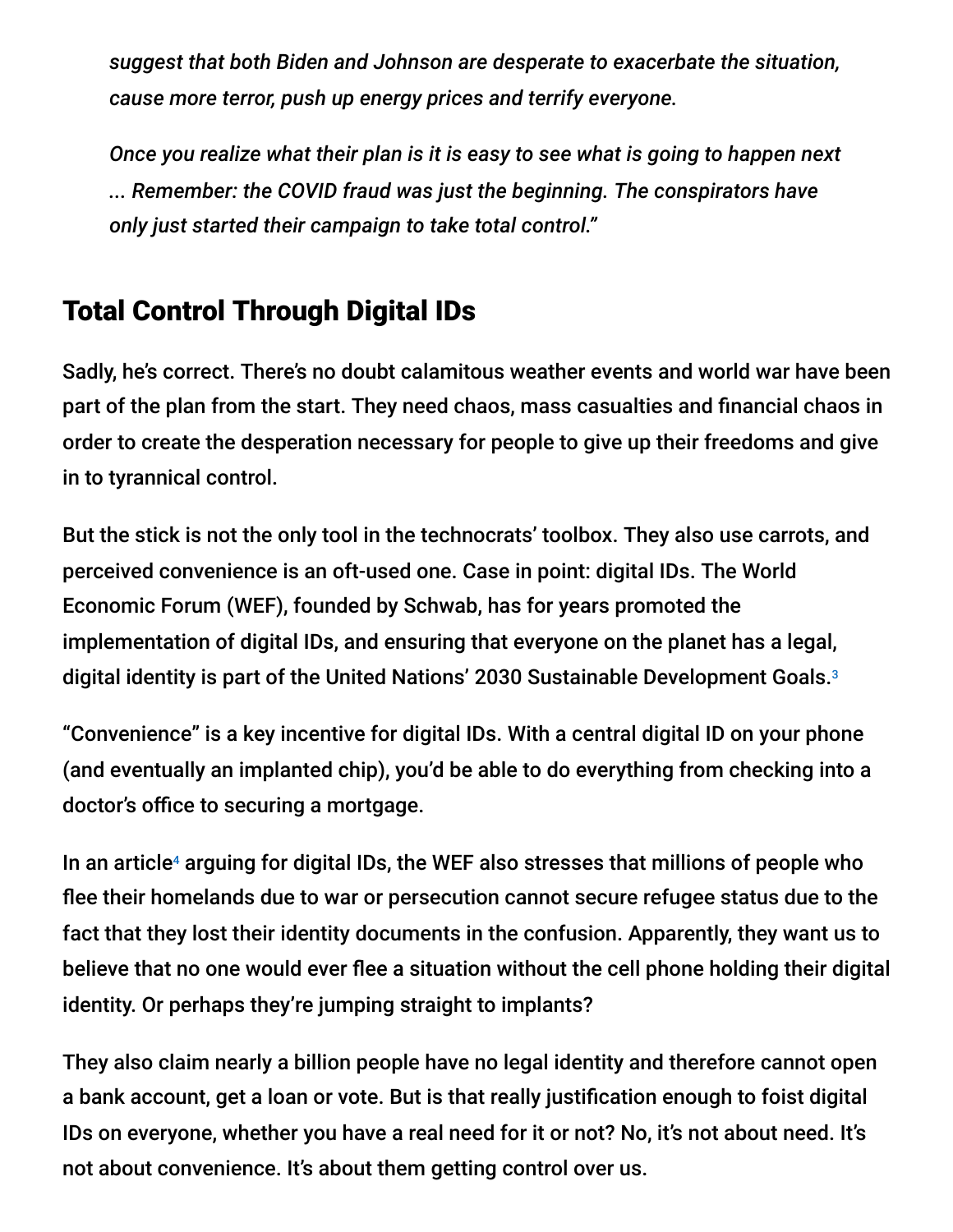### Financial Transparency — Who's It Really For?

In that same article,<sup>5</sup> the WEF reviews a digital ID app with an ingenious "transparency engine." The argument is that this feature would enable charities to "follow the money they send to projects." This way, they can account for where all the donations went.

Anyone who has looked into the WEF's plans for mankind knows that this example is pure baloney. A system of financial transparency is never going to be used to give regular folk insight into an organization's financial dealings. It will be used to give the ruling technocracy insight into our financial transactions — yours and mine.

The Canadian Freedom Convoy and prime minister Justin Trudeau's invocation of the Emergencies Act offered a rare glimpse into the power they want over your finances. They want to be able to single out every single person that contributes to an antiestablishment cause, even if it's just a few measly dollars, and seize everything you have in retribution. Trudeau had to invoke extraordinary emergency powers to do that.

In the future, the ruling cabal want to be able to do it automatically and continuously. Make no mistake, the digitization of your identity and finances means they'll have the power to throttle your finances if you misbehave. In a worst-case scenario, they'll have the power to turn you into a non-entity, locking you out of your identity credentials altogether.

I really cannot overstate the danger of digitizing and linking together all of your personal records. As noted by the WEF itself, our digital identity "determines what products, services and information we can access — or conversely, what is closed off to us." 6 Doesn't that tell you everything you need to know?

### Understanding the Scope of 'Digital Identity'

In an article on The Sociable, Tim Hinchliffe warns: 7

*"Your digital identity can be used against you in the event of a great reset ... [W]hile digital identities show great promise towards improving the livelihoods*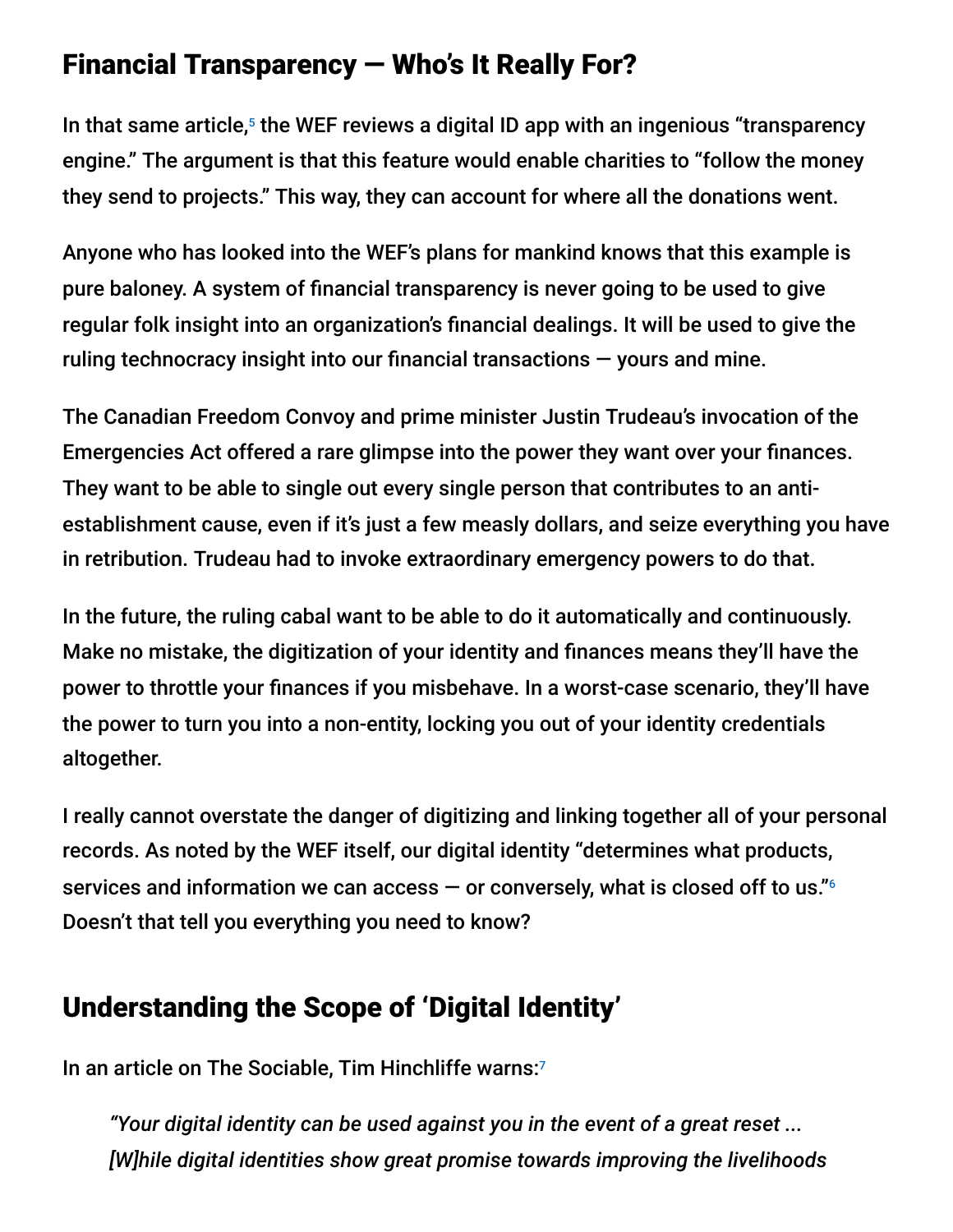*of millions, they are also used by authoritarian governments to profile and police citizen behavior under a social credit system. 8*

*The idea behind digital identities is simple enough. All the data collected from every online interaction you make with the private and public sectors goes into forming your digital identity. This data can include your personal:*

- *• Search history*
- *• Social media interactions*
- *• Online profiles*
- *• Device location*
- *• Medical records*
- *• Financial ledgers*
- *• Legal documents*
- *• And more*

*By connecting your every online/offline interaction, the WEF envisions your digital identity being linked to:*

- *• Every click, comment, and share you make on social media*
- *• Every financial transaction you record*
- *• Your location and where you travel*
- *• What you buy and sell*
- *• Your personal health data and medical records*
- *• The websites that you visit*
- *• Your participation in civic functions (i.e. voting, taxes, benefits, etc.)*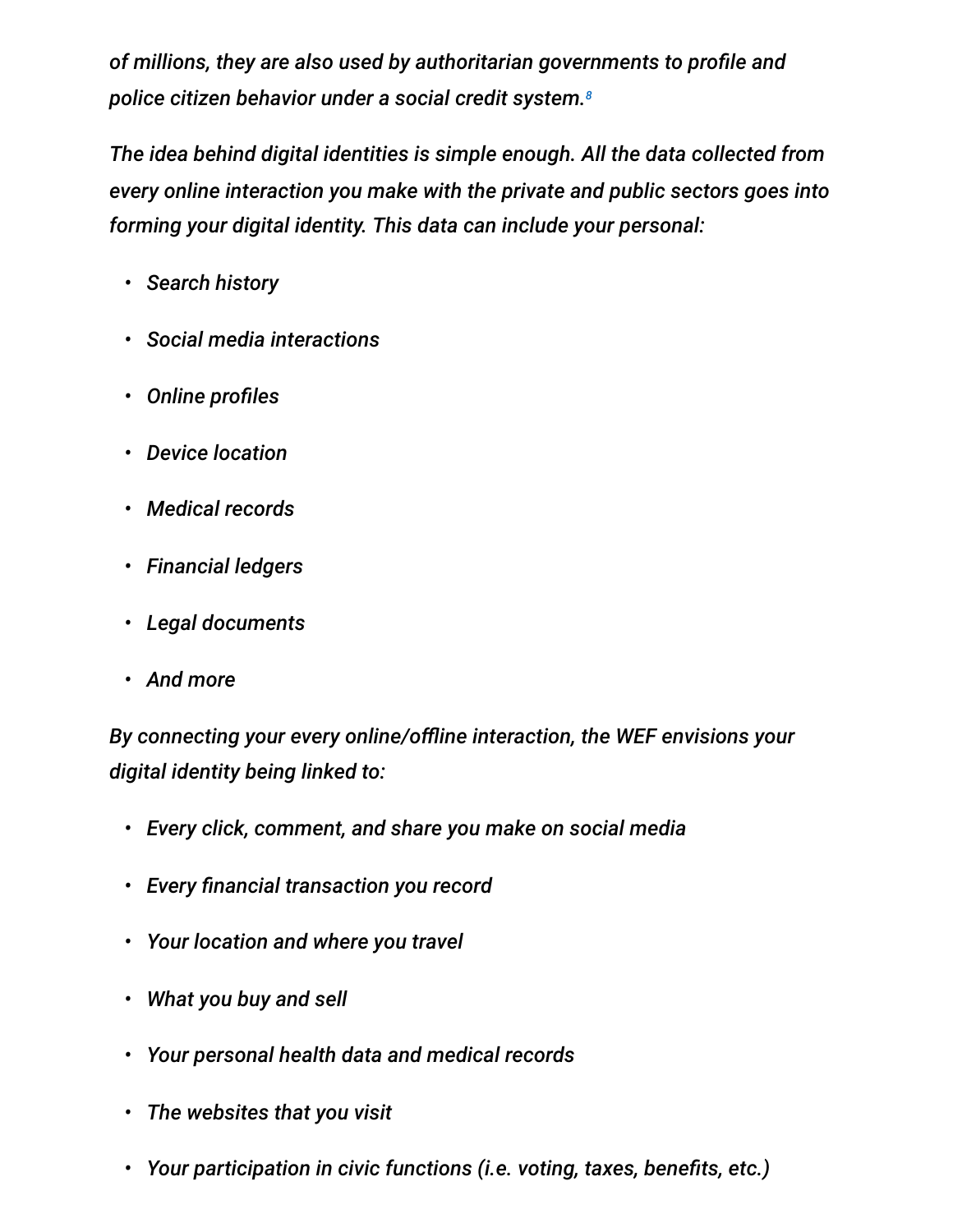- *• How much energy you consume*
- *• And more*

*Thus, your digital identity becomes an account of your social behavior, which can be policed ... [T]here will be a class system where people are given access to privileged information, products, and/or services based on the data recorded in their digital identities."*

The graphic below, from the WEF, illustrates their idea of how your digital identity will interact with the world. Every last thing you can think of is to be connected to your digital identity, and your behavior, beliefs and opinions will dictate what you can and cannot do within society. It will unlock doors where someone like you is welcome, and lock the ones where you're not.

If you think the idea of vaccine passports is insane, wait until your access to critical infrastructure and services is dependent not just on your vaccination status, but also what books you've bought, what ideas you've shared, and who you've given money or emotional support to.



To shop; to conduct business transactions and secure payments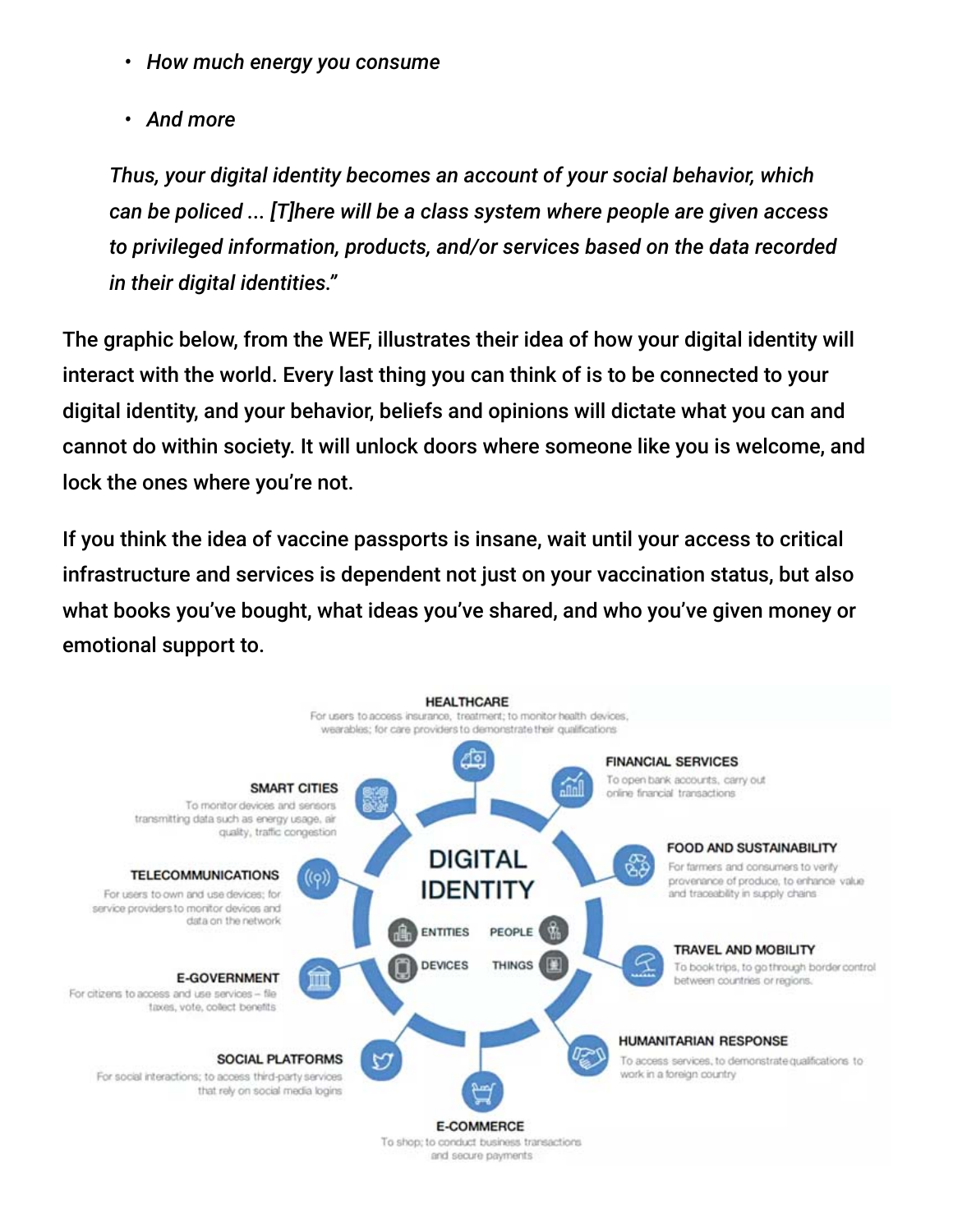### The Difference Between Identification and Digital Identity

Hinchliffe accurately notes that there's a big difference between identity and identification. Identification refers to documents that prove you are who you say you are. A digital identity is NOT merely a form of identification. As you can see from the shortlists above, it's much, much more. Your "identity" is who you actually are, and a digital identity will keep a permanent record of your choices and behaviors, 24/7.

*"Identity encompasses everything that makes you unique,"* Hinchliffe notes, 9 *"and your identity is what the WEF is really interested in. Step out of line, and every social media interaction in which you partake, every penny you trade, and every move you make can be used against you."*

Indeed, having access to everyone's digital identity is the key to successful manipulation and control of the global population. Writing for Coin Telegraph, hacker and tech executive Trent Lipinski also pointed out that:<sup>10</sup>

*"With a few tweaks of code, blockchain can be corrupted by authoritarians to build social credit enslavement systems. If world governments legislate encryption technology for their own purposes and pervert consensus mechanisms for their own centralized enslavement systems, we will end up with digital currencies that can be used against the people of the world."*

#### The Fourth Industrial Revolution

People aren't merely confused about what digital identity actually entails. Most also don't understand the intended scope of the Fourth Industrial Revolution, another concept invented by Schwab and promoted through the WEF.

**16** Schwab and his technocratic allies dream of<br>**Turning mankind into cyborgs with limited or n turning mankind into cyborgs with limited or no capacity to free will. The inability to comprehend or**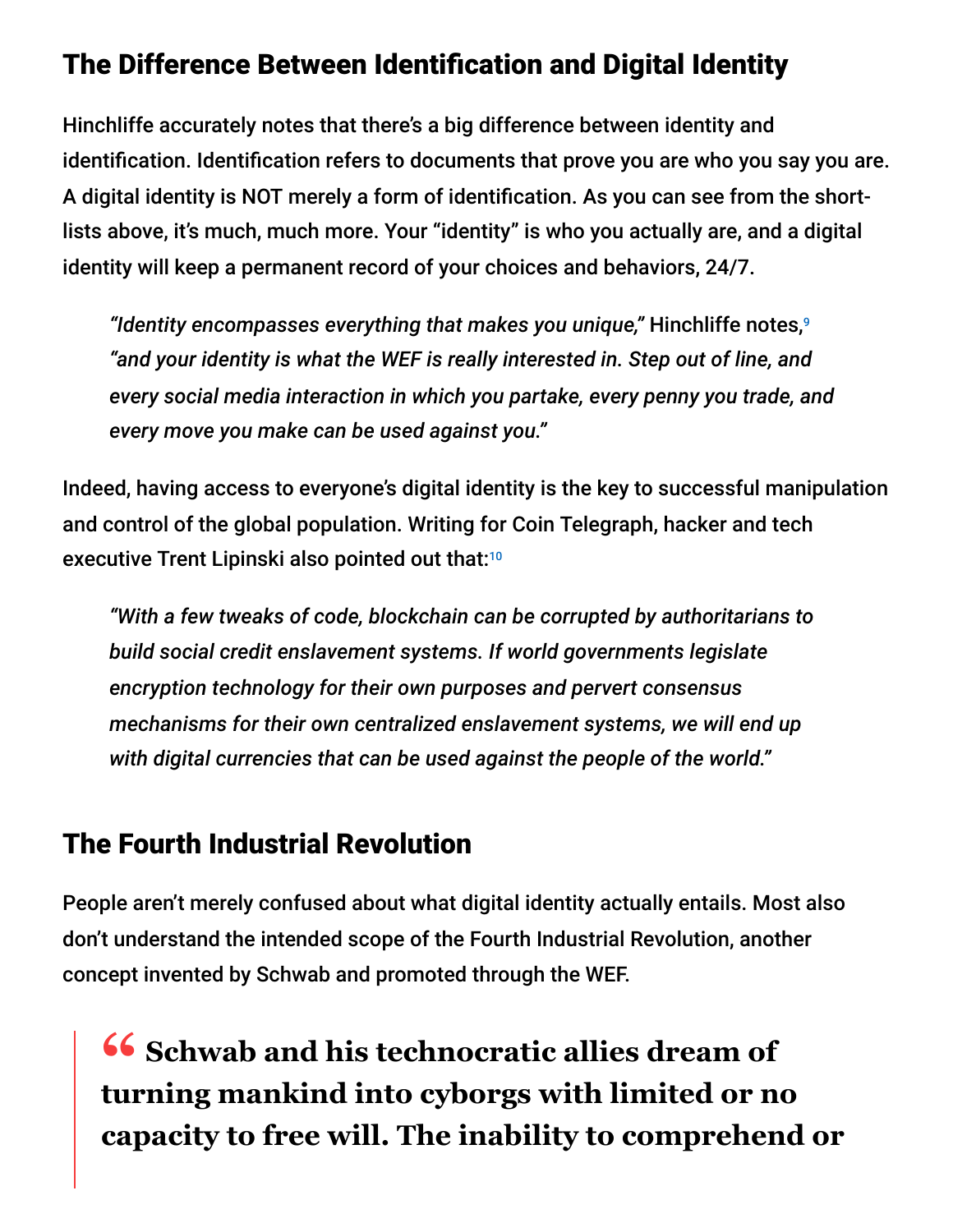# **accept just how twisted and power hungry these individuals are, is a psychological hurdle we need to overcome."**

The Fourth Industrial Revolution is really just another name for transhumanism. I suppose they decided it would be easier to fool people with that term than to call it what it actually is.

Schwab and his technocratic allies dream of turning mankind into cyborgs with limited or no capacity to free will. My guess is that for most, that sounds more like what nightmares are made of. The inability to comprehend or accept just how twisted and power hungry these individuals are, is a psychological hurdle we need to overcome.

Schwab himself has stated that "the Fourth Industrial Revolution will lead to a fusion of our physical, our digital, and our biological identities."<sup>11</sup> Beyond your own "enhanced" 5G cloud-connected self, the WEF foresees a near future in which everyone's digital identity is connected to each other through an Internet of Bodies (IoB). 12,13

## The Internet of Bodies

In its 2020 briefing document on the  $I_0$ <sup>14</sup> the WEF describes the IoB as an ecosystem of "an unprecedented number of sensors," including emotional sensors, "attached to, implanted within, or ingested into human bodies to monitor, analyze and even modify human bodies and behavior."

See, I'm not the one predicting they might want to modify your behavior and control your psychological reality. THEY are the ones stating that this is what they intend to do. Every new technology, every new surveillance opportunity they bring forward is to further this aim.

*"Now, who could possibly benefit from the massive consolidation of every intimate detail of your life?"* Hinchliffe asks. *"According to a recent RAND* 15 *corporation report, the IoB 'might trigger breakthroughs in medical knowledge 16*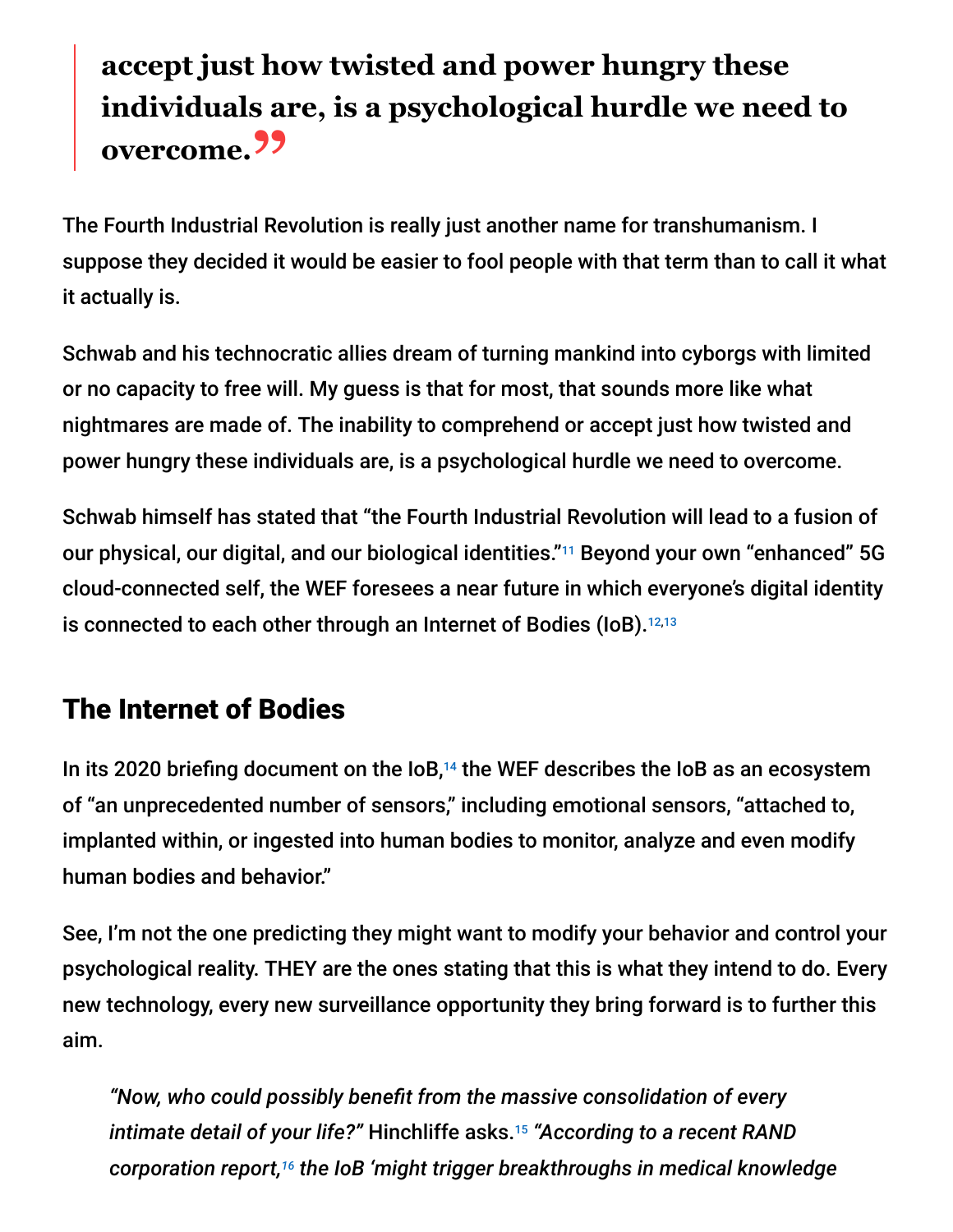*[…] Or it might enable a surveillance state of unprecedented intrusion and consequence.'*

*The Chinese Communist Party (CCP) has taken the notion of the IoB to create an Orwellian surveillance state that pegs the digital identities of its 'netizens' to a social crediting system.*

*From 'deadbeat debtor' contact tracing apps that alert citizens with a warning* whenever they come with 500 meters of someone who is in debt<sup>17</sup> to the DNA phenotyping18 of over 1 million Uyghurs sent to 're-education camps'19 — the *CCP is a living example of some of the horrible ways in which digital identities can be exploited ...*

*The great reset is not a mandate from the people — It is a manufactured ideology concocted by a group of un-elected globalists trying to sway 'stakeholders' into creating a new economy and social structure out of the destruction of the old ... But should society's fate be mandated from the Davos elite?"*

### We've Been Played Like Fiddles

The shocking reality is that the COVID pandemic was not an "act of God." It was part of the plan, like everything else. In 2018 and 2019, this global cabal planned, practiced and coordinated their responses during pandemic tabletop exercises (Clade X and Event 201). The solutions concocted during these pandemic scenarios "were in lockstep with The Great Reset," Hinchliffe notes. 20

In other words, all of the pandemic countermeasures we've all lived through for the past two years had one goal, and it had nothing to do with saving lives. It had to do with furthering The Great Reset goals, which require top-down governance.

Schwab himself has bragged about grooming and installing political leaders across the world's governments, $^{21}$  which answers the question as to how and why so many leaders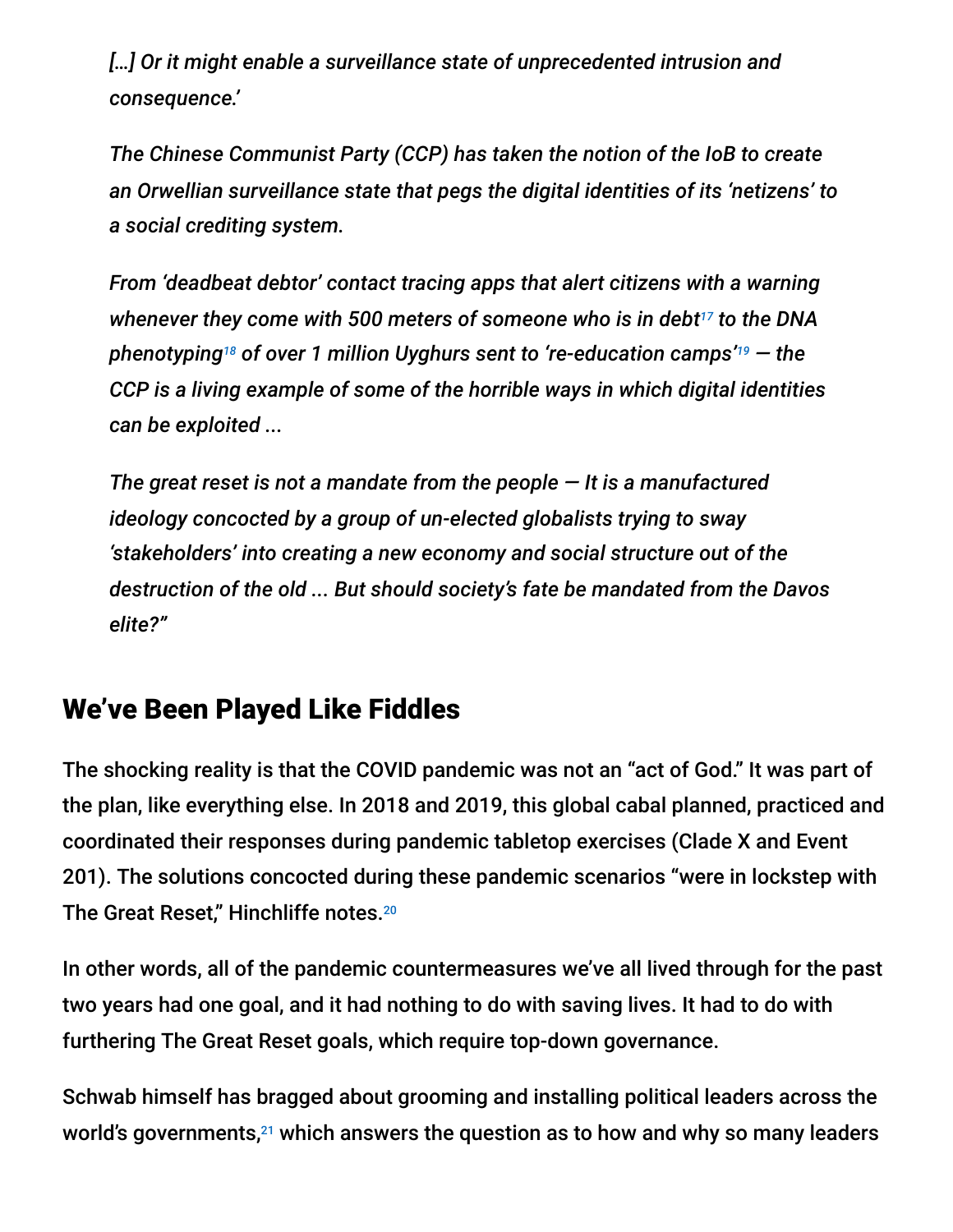have willingly gone along with policies that are clearly destructive to their own economies and societies.

The only way this makes sense is by accepting that the technocratic cabal, which for decades has been secretly pulling levers behind the curtain like the Wizard of Oz, want economies to fail. They want them to fail so they can replace them with a new all-digital system where they have access to your wallet and can control your behavior through financial penalties for undesired behaviors.

They want small businesses out of the way, so their monopolies are all that's left. They want mass deaths, because robots and artificial intelligence are taking over the bulk of currently available jobs. The plan is to institute a universal wage, so the fewer people there are, the better.

They want frightened, uneducated and socially inept children because they're easier to mold into obedient nonthinkers who will accept things like emotional trackers and AI that tells you when to take a pill.

They don't care about what you want, because to them you're not even human. They're human; you're just a commodity, and they've figured out how to profit from every move you make, and then some. 22

All this talk about the common good, fairness and equity, that's just PR. Technocrats' idea of fairness and equity is everyone being the same level of destitute. As declared by the WEF, "by 2030, you will own nothing." Who then will own everything? They will.

#### Is a Cyber Attack Next?

In another more recent Sociable article, $23$  Hinchliffe highlights emerging cyber security risks and the WEF's July 2022 Cyber Polygon<sup>24</sup> event, which will focus on "raising global cyber resilience" in sectors that use cloud services, such as finance, retail, health care, transportation and more. According to Schwab, "lack of cybersecurity has become a clear and immediate danger to our society worldwide." In 2020, he stated: 25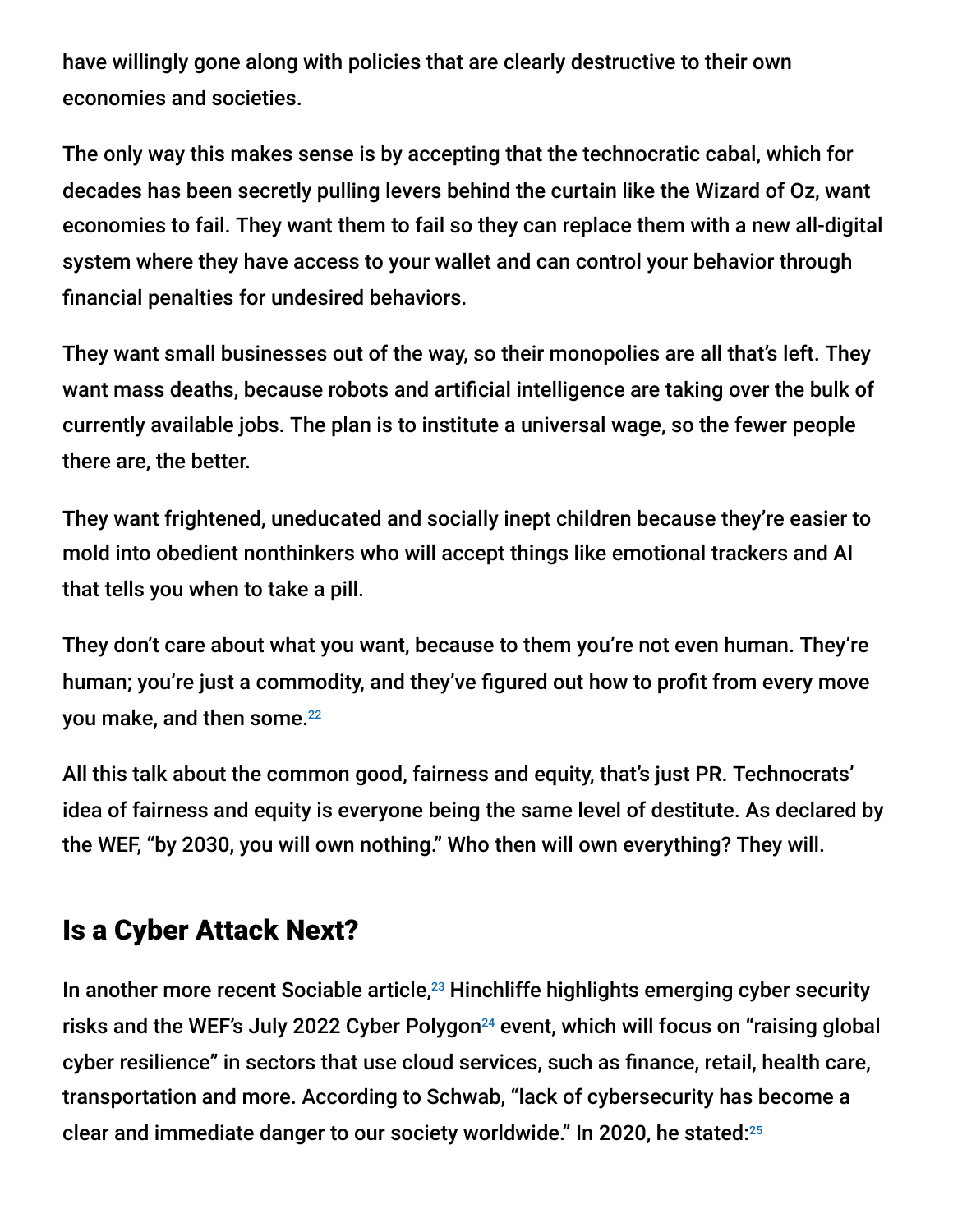*"We need vaccines to immunize ourselves. The same is true for cyberattacks ... We need to build IT infrastructures that have digital antibodies built-in inherently to protect themselves ...*

*We all know, but still pay insufficient attention to, the frightening scenario of a comprehensive cyber attack, which would bring a complete halt to the power supply, transportation, hospital services, our society as a whole ... The COVID-19 crisis would be seen ... as a small disturbance in comparison to a major cyber attack."*

Based on how other exercises have magically manifested in the real world, it's not unreasonable to suspect that a major cyberattack is being planned by the very same people who claim they want to prevent it.

But even if that doesn't happen, one thing we can be completely sure of is that whatever cybersecurity measures they come up with will serve the technocratic agenda, which again, is to enslave humanity in a 5G cyborg ecosystem and elevate themselves to the status of gods, micromanaging the lives of every person through the use of algorithms and artificial intelligence.

Preventing it will require an unprecedented level of unity and solidarity among the people of the world. There are billions of us and perhaps only a few thousand of them, but their technological and financial control still makes this a David versus Goliath battle.

The difference between our real-world situation and the Biblical version is that no one David can win this fight by himself. We must unite and stand as one, like billions of ants forming a single body. We may not have the weapons they do, but we have the advantage of sheer numbers.

I believe the answer is to refuse any and all "solutions" coming from this global cabal, en masse, and to build our own parallel societies and industries  $-$  a "reset," but one that we actually want and not the one they've planned for us. It won't be easy, but the alternative is the destruction of humanity.